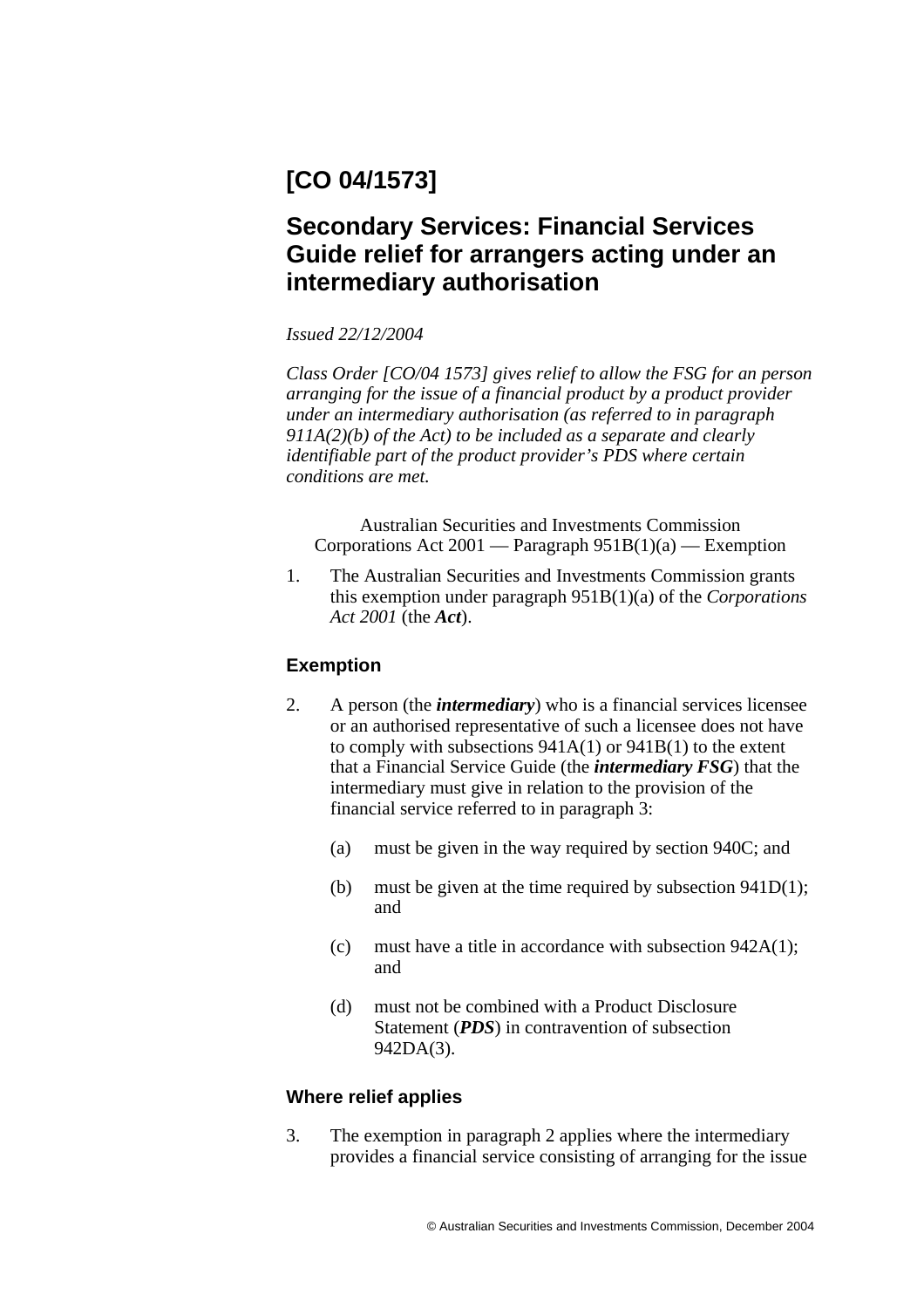of a financial product under an intermediary authorisation and all of the following are satisfied:

- (a) the intermediary FSG forms a separate and clearly identifiable part of the PDS for the financial product;
- (b) the expression "Financial Services Guide" appears at or near the front of the part of the PDS that is the intermediary FSG;
- (c) the intermediary FSG clearly and prominently discloses the identity of:
	- (i) the person that is to issue the product under the intermediary authorisation; and
	- (ii) the intermediary; and
	- (iii) where the intermediary is an authorised representative—the licensee on whose behalf the intermediary acts in relation to the intermediary authorisation;
- (d) the intermediary FSG clearly and prominently discloses the nature of the relationship between the product provider and:
	- (i) the intermediary; and
	- (ii) where the intermediary is an authorised representative—the licensee on whose behalf the intermediary acts in relation to the intermediary authorisation.

#### **Interpretation**

- 4. In this instrument:
	- (a) references to provisions are references to provisions of the Act; and
	- (b) *authorised representative* has the meaning given by section 761A;

*Financial Services Guide* has the meaning given by section 761A; and

*intermediary authorisation* means an arrangement between a person (the *product provider*) who is the issuer of a financial product and a financial services licensee under which: